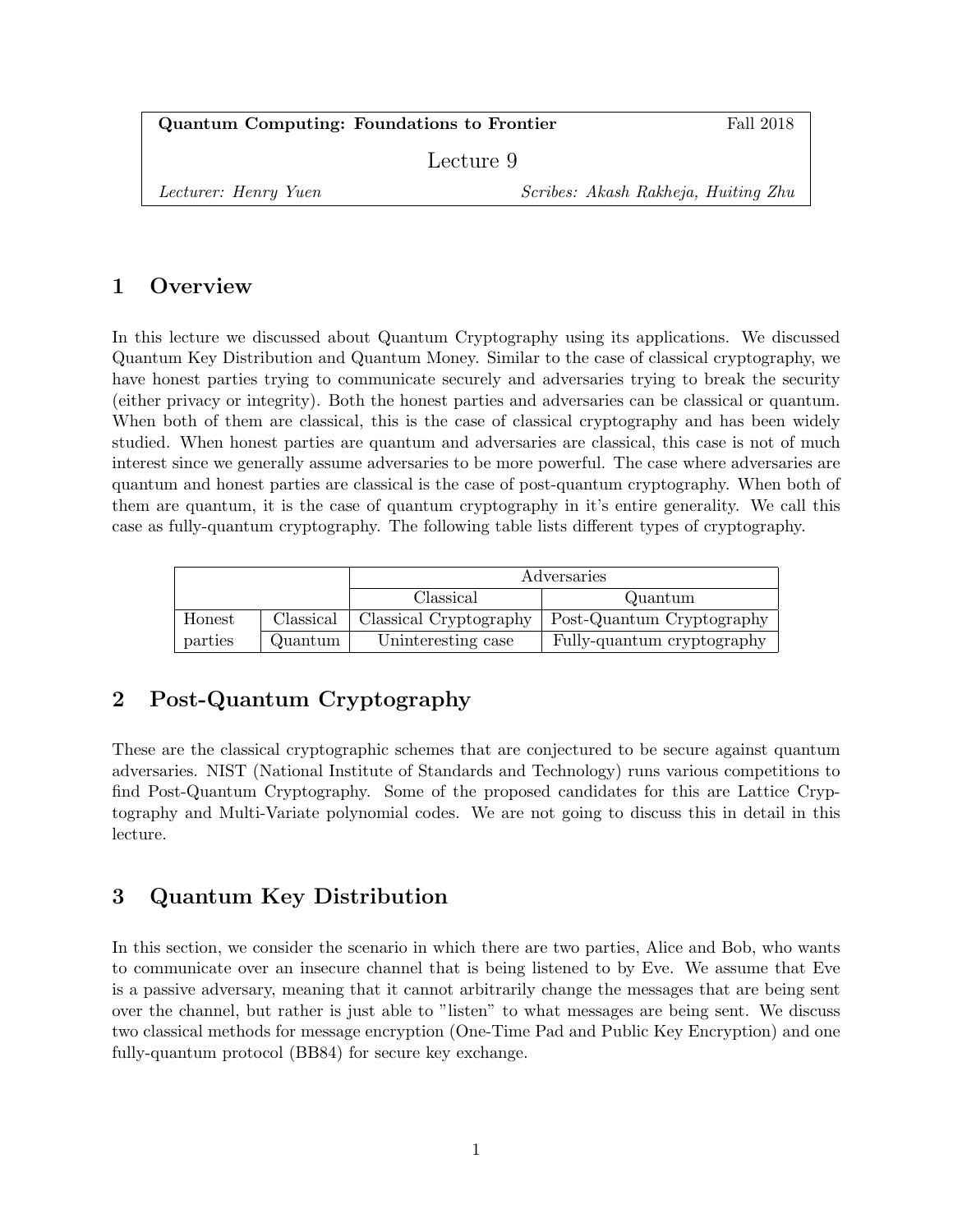#### 3.1 One-Time Pad

One Time Pad (OTP) is a classical crypto-scheme in which honest parties Alice and Bob share a key  $k \in \{0,1\}^n$  apriori and when Alice has a message  $m \in \{0,1\}^n$  that she wants to send to Bob, Alice communicates  $e = m \oplus k$ , the bitwise xor of m and k over the channel which the adversary Eve has read-access to (but we assume cannot tamper the messages). When Bob receives e, he computes  $m = e \oplus k$ , the bitwise xor of e and k to get the message m. The key k is generated uniformly at random. In this case, Eve learns nothing. Alice and Bob can share the keys by meeting earlier and generating random key. In this case, the key k cannot be used twice or else Eve will extract some information. This scheme was developed by Shannon in [1]. One-Time Pad is the only unconditionally information-theoretically secure encryption scheme.

The OTP is also known as a *private key encryption scheme*, because it requires Alice and Bob to share private keys k beforehand.

#### 3.2 Public Key Encryption

Public Key Encryption (PKE) is a broad class of encryption schemes which are an integral part of the security over internet today. A common example of a PKE scheme is RSA. In a general PKE scheme, Bob generates a pair of keys  $k_{priv}$  and  $k_{pub}$ . Bob publishes the key  $k_{pub}$  so that anyone can view it. When Alice has a message m to be sent to Bob, she encrypts it using  $k_{pub}$  and sends  $e = ENC(m, k_{pub})$  to bob over the channel. Bob on receiving e decrypts it using  $k_{priv}$  to get  $m = DEC(e, k_{priv})$ . This scheme relies on computational assumptions: It is conjenctured that it is computationally hard to decrypt e without knowing  $k_{priv}$ .

In practice, PKE is generally used to perform key exchange rather than actually communicating a message since it is slower than private-key encryption schemes such as the OTP, or more efficient schemes such as AES.

The security of RSA, in particular, is based on the assumption that factoring is a difficult computation task. Since we know that this is not true for quantum computers, RSA could in theory be broken by quantum computers. There are other candidate public key encryption schemes whose security is based on problems that are conjectured to be hard for quantum computers (such as various lattice problems), but evidence for their hardness is not extremely strong. Also, any public key encryption schemes requires computational assumptions and hence there is no such thing as an information-theoretically secure public key encryption as stated above.

#### 3.3 Quantum Key Distribution: BB84

In 1984, Charlie Bennett and Gilles Brassard realized that one could leverage quantum mechanics to perform key exchange in an unconditionally secure way. That is, Alice and Bob can run a protocol – without having to meet in person – to generate shared private keys k that only they know, and secret from everyone else. Furthermore, all the communication between Alice and Bob is open to an eavesdropper Eve, one who might possess unbounded computation power (therefore we cannot use any computational assumptions). How is this possible? The key (pun intended) is that Alice and Bob can send quantum states to each other. Bennett and Brassard designed a quantum key distribution (QKD) protocol that accomplishes this, and is now called BB84 [2].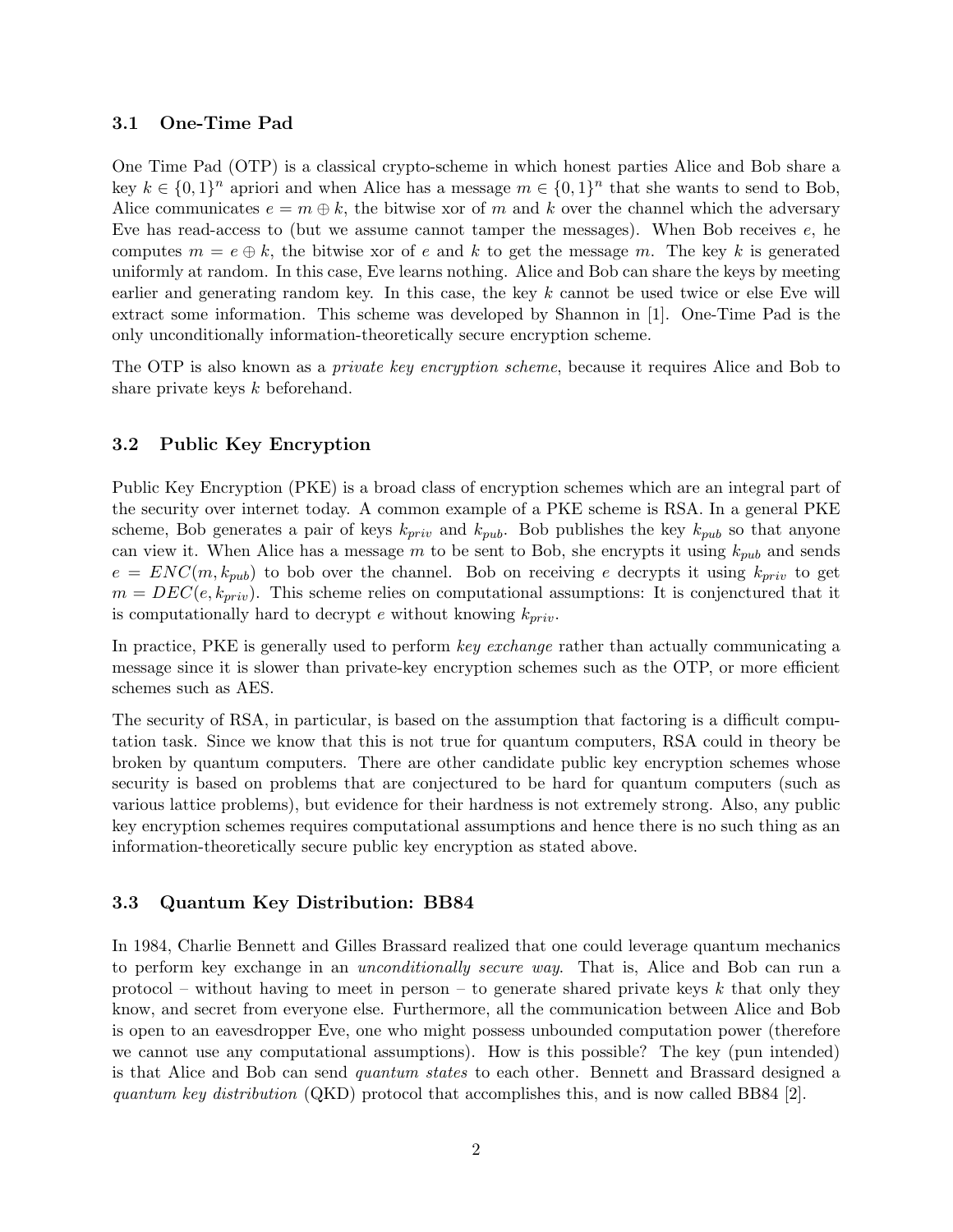More formally, we have that

- Alice and Bob have an insecure quantum channel between them
- Alice and Bob share an authenticated, but insecure, classical channel between them, meaning that Eve can listen to their classical conversation but cannot tamper with their conversation
- Alice and Bob can manipulate quantum information

The security of BB84 is information-theoretic, and does not rely on any computational assumptions. As long as Alice and Bob, the channels and Eve can be described using quantum mechanics, then the security follows. This is why people say that Quantum Key Distribution is "secure according to the laws of physics".

The BB84 protocol works as follows.

- Alice samples  $x, y \in \{0, 1\}^n$  uniformly at random.
- For  $1 \leq i \leq n$ , if  $y_i = 0$ , Alice sends  $|x_i\rangle$  and if  $y_i = 1$ , Alice sends  $H|x_i\rangle$ . Thus, for each i Alice sends one of four states:  $\{|0\rangle, |1\rangle, |+\rangle, |-\rangle\}.$
- Bob receives the  $\{\ket{\psi_i}\}$  states. Bob samples  $y' \in \{0,1\}^n$  uniformly at random. Bob measures  $|\psi_i\rangle$  in standard  $\{|0\rangle, |1\rangle\}$  basis if  $y'_i = 0$  and stores the result as  $x'_i$  (0 in case of  $|0\rangle$  and 1 in case of  $|1\rangle$ ).

If  $y_i' = 1$ , then Bob measures  $|\psi_i\rangle$  in the rotated  $\{|+\rangle, |-\rangle\}$  basis and stores the result in  $x_i'$ (0 in case of  $|+\rangle$  and 1 in case of  $|-\rangle$ ).

- Alice sends Bob string  $y$  and Bob sends Alice string  $y'$  over their (insecure but authenticated) classical channel.
- Both Alice and Bob discard coordinates where  $y_i \neq y'_i$  (on average, half of them will survive). Let r be the number of coordinates left.
- Alice samples roughly  $\frac{r}{2}$  coordinates of the remaining bits (coordinates) of x and sends to Bob, who compares with  $x'$ . Call these the "check bits". If these check bits disagree, Alice and Bob abort.
- Now, roughly  $\frac{r}{2}$  coordinates are remaining. They trust that x and x' match in those remaining coordinates. Lets call these remainining values held by Alice and Bob as  $z$  and  $z'$  respectively.
- On that remaining piece, they post process into a shared key  $k \in \{0,1\}^m$ .

The security of this protocol follows from principle of measurement disturbance and no-cloning theorem. For some intuition, imagine that for each qubit, Eve can decide whether to measure it or not. If she decides to measure it, she also has to decide what basis to measure it in. Also, we assume that Eve decides this for each qubit independently.

Eve does not see the basis in which qubit is sent and hence is bound to make an error with probability  $\frac{1}{2}$ . Let us consider some value of i for which  $x_i = 0$ ,  $y_i = 1$  and Eve (adversary) decides to measure the  $|\psi_i\rangle$  in standard basis measurement (this happens with probability  $\frac{1}{2}$ ).  $|\psi_i\rangle = |+\rangle$ ,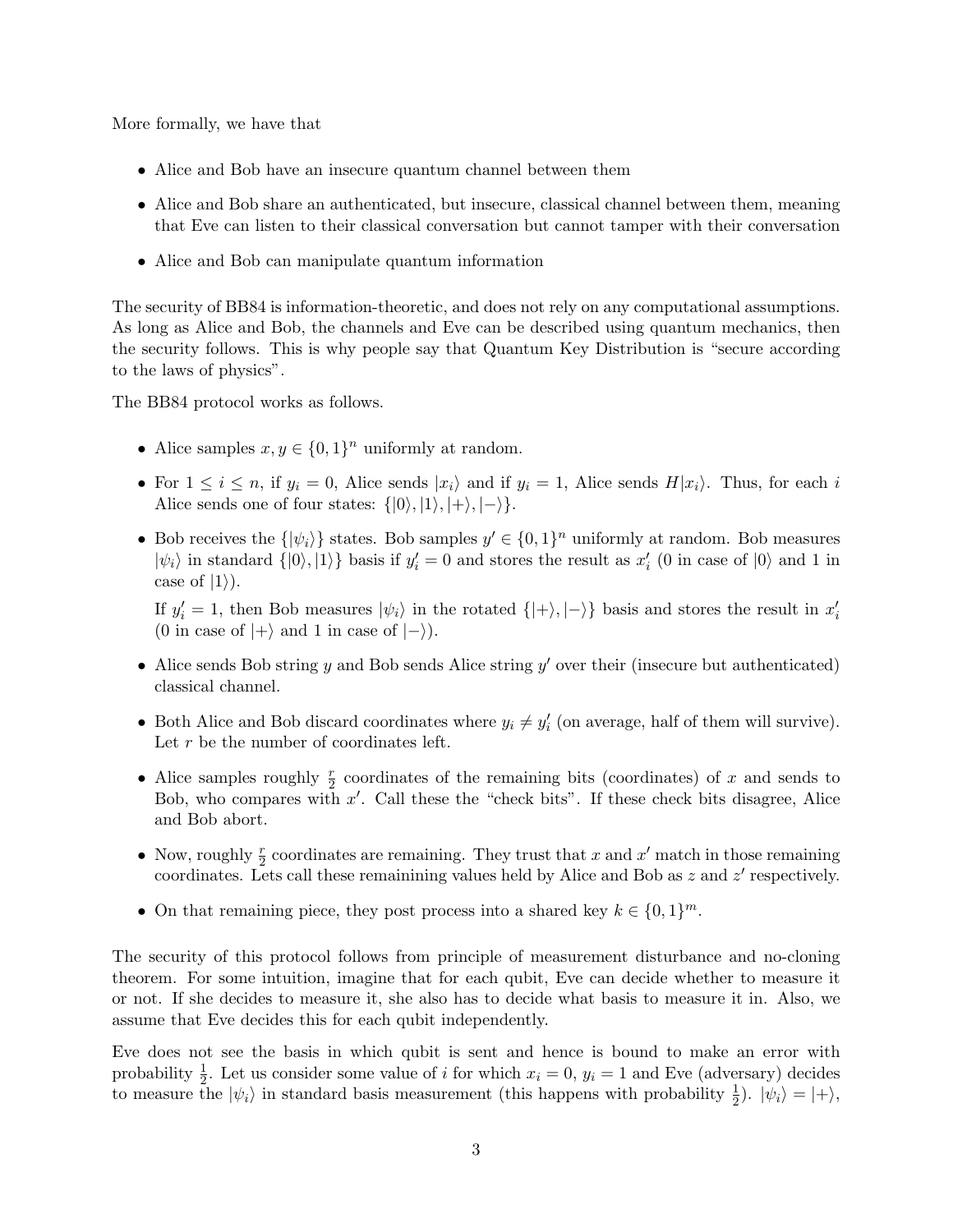so it will collapse to either  $|0\rangle$  or  $|1\rangle$ . Let's say that it collapses to  $|0\rangle$  (with probability  $\frac{1}{2}$ ).  $y'_i = 1$ with probability  $\frac{1}{2}$ .  $Pr(x'_i = 0) = Pr(x'_i = 1) = \frac{1}{2}$ . So, with probability  $\frac{1}{2}$ ,  $x_i \neq x'_i$ . Then, with probability  $\frac{1}{2}$ , bit i is checked. So, with probability at least  $\frac{1}{8}$ , eve's attack on qubit i will be detected.

So, there exists a number  $l = O(1)$  such that if Eve decides to measure more than l qubits, with high probability, one of these attacks will be detected. As we increase  $l$ , this probability increases. Even if Eve's makes a small number of measurements and is not detected, the final step in which Alice and Bob runs a classical protocol (called "privacy amplification") to generate shared keys, almost erases any knowledge Eve might have acquired (since  $z$  and  $z'$  are almost identical and unknown to Eve). This is the idea behind measurement disturbance principle.

Also, Eve cannot copy qubits because of no-cloning theorem. She could try other sophisticated attacks but there are ways to augment and analyze BB84 to mitigate their effects. Researchers have come up with pretty formal proofs that handle such attacks in their generality.

This is how BB84 is implemented. We can run a classical cryptographric scheme for classical channel. Thus, we can use this scheme to get large keys using small shared keys.

## 4 Quantum Money

Quantum money is one of the earliest demonstration of quantum information processing and is an illustration of the interplay between the principles of quantum mechanics and cryptography. It was conceived by Stephen Wiesner in the 1970s, and the idea that he used for quantum money inspired Bennett and Brassard to start to design the BB84 protocol.

One of the important but undesirable aspect of classical money is that, in principle, it is copyable, that is, with endless resources it is possible to make counterfeit money perfectly. Quantum money is a proposal to create a type of currency that is in principle not copyable, which is realized on the note of non-cloning theorem and quantum mechanics. However, a non-copyable quantum state itself is not a useful form of currency, since users also need a way to verify that the money state is valid and has a value. Therefore, quantum money has to satisfy two properties:

- Non-clonability
- Verifiability

### 4.1 Wiesner's Quantum Money Scheme

In Wiesner's quantum money scheme, it assumes a central bank that is in charge of producing and distributing quantum money and a way to verify that a quantum money state comes from the central bank and no one else. The central bank distributes quantum money states of the following form:

 $(s,|\psi_{f(s)}\rangle)$ 

which consists of a classical serial number  $s \in \{0,1\}^n$  and an n-qubit quantum state  $|\psi_{f(s)}\rangle$  that depends on s.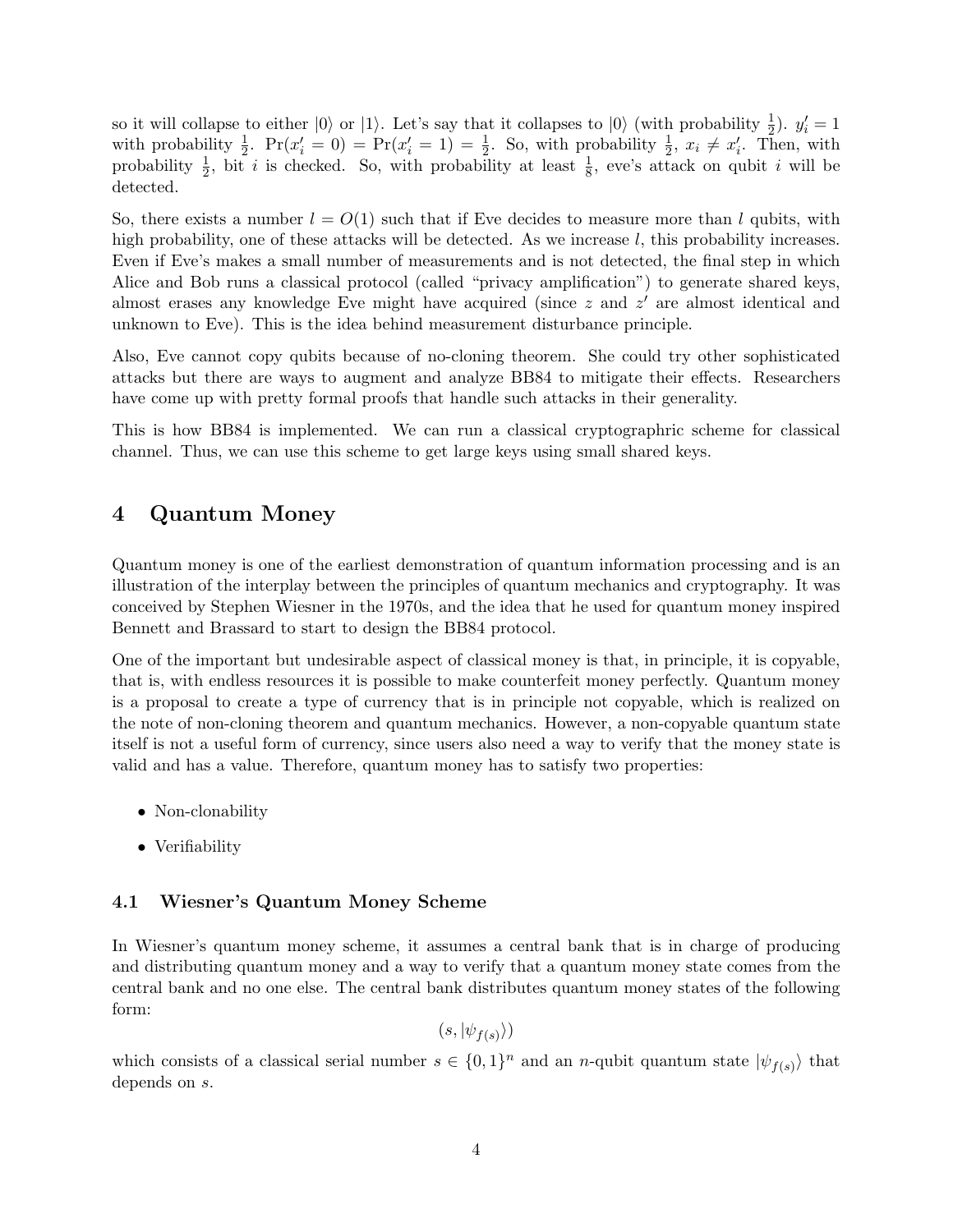The central bank secretly generates a random function  $f: \{0,1\}^n \to \{1,2,3,4\}^n$ . For every input s, a sequence  $f(s) = a_1 a_2 \cdots a_n$  is chosen uniformly at random from  $\{1, 2, 3, 4\}^n$ . The function is picked randomly ahead of time and is fixed once generated.

The quantum money state  $|\psi_{f(s)}\rangle$  is a tensor product of n qubits

$$
|\psi_{f(s)}\rangle = |\psi_1(s)\rangle \otimes |\psi_2(s)\rangle \otimes \cdots \otimes |\psi_n(s)\rangle
$$

Each qubit of  $|\psi_{f(s)}\rangle$  looks like a BB84 state,

$$
|\psi_i(s)\rangle \in \{|0\rangle, |1\rangle, |+\rangle, |-\rangle\}
$$

whose state is determined by  $a_i$  from  $f(s)$ . Since f is picked uniformly at random, the money states are independent of each other.

The bank keeps a giant database of all money states in secret. For every possible s, it generates a money state  $(s, \ket{\psi_{f(s)}})$  and distribute it to the public.

Question: How could one verify the money state?

Let's say that Alice has one such money state  $(s, \ket{\psi_{f(s)}})$  and she goes to Bob for a coffee. Bob has to take the money to bank to verify it. Notice that Bob has no access to the random function f and thus cannot verify the bill by himself. Knowing the serial number and  $f$ , the bank computes  $f(s)$ , looks up in the database all states of  $|\psi_{f(s)}\rangle$ , and measures each of the qubits using the appropriate bases.

For example, if  $n = 2$  and  $f(s) = \{1, 4\}$ , then  $|\psi_{f(s)}\rangle = |0\rangle|-\rangle$ . The bank will measure the first qubit in the standard basis and expect to get outcome  $|0\rangle$  with probability 1. It will then measure the second qubit in the  $\{|\rangle, |\rangle\}$  basis and expect an outcome  $|\rangle$  with certainty. If at any moment, one of the measurements yield an unexpected outcome, the bank will report to Bob that the bank note is invalid.

Note that, for a valid money state, this verification process will not destroy the money states at all, because each state will be correct with probability 1. This demonstrates that the system has is verifiable.

Question: Is such a money state non-clonable?

The public has no knowledge of the secret random function  $f$  and the bases each of the  $n$  qubits of the money state is in . A naive counterfeiter will guess for each state which basis to measure the qubit in. If the counterfeiter messes up at least once, he will damage the state. If the counterfeiter guesses all the bases correctly, then he will be able to copy the money state, however, the probability of it happening is only  $2^{-n}$ .

Interactive Attacks. Assume that one has a correct bank note and want to figure out what the quantum money states are. Assume that he can verify the states at the bank any times. Each time the bank will report if the verification passes or not and returns the states to the person. One can figure out each state one by one by replacing one correct qubit with a test qubit while keeping the other correct qubits and submit to the bank multiple times. If every time the bank reports that the money state is correct, then with high probability the test qubit is correct. Note that the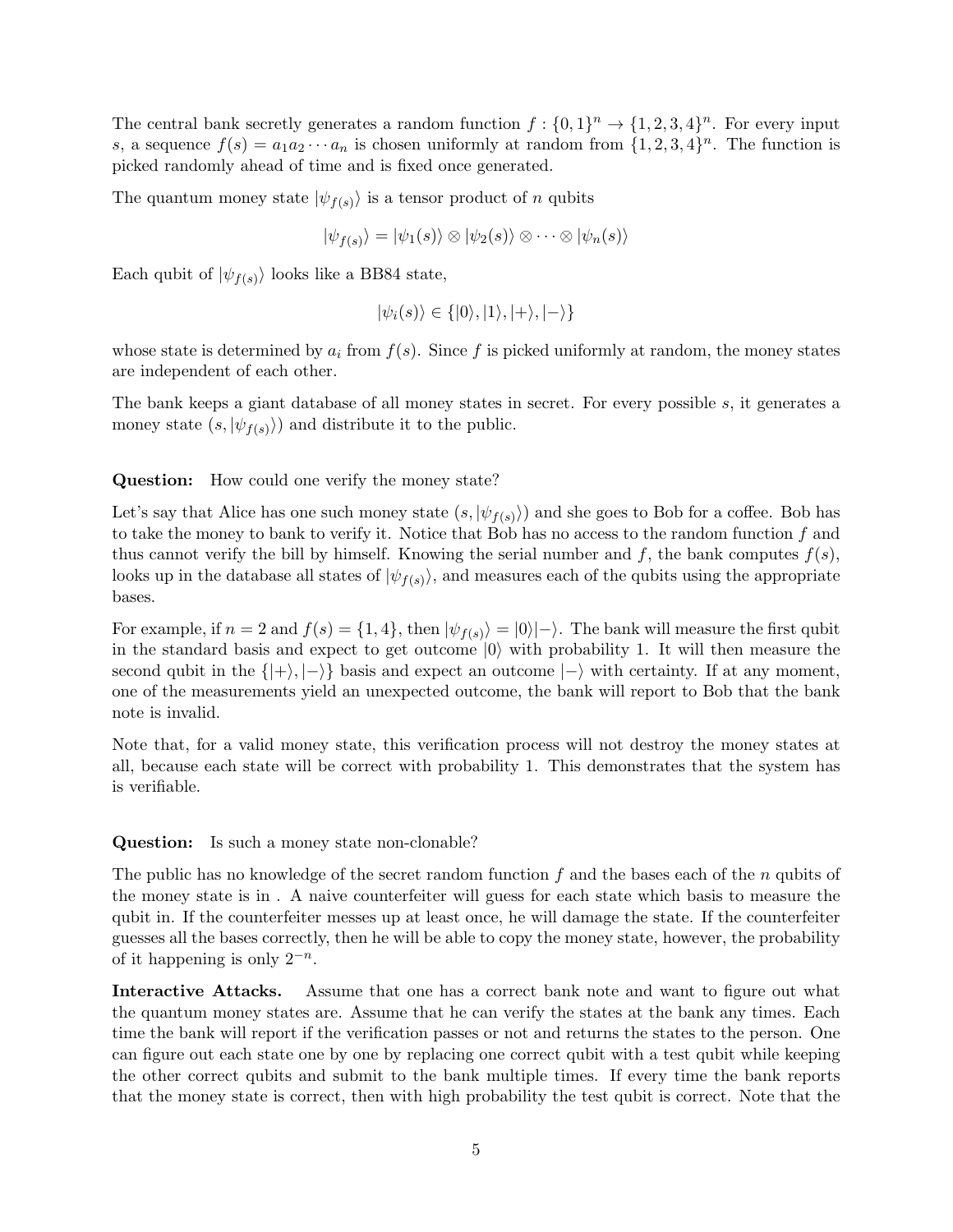verification will not damage the other states since they are all correct. By repeating the verification procedure, it is possible to identify all coordinates of  $f(s)$  and reproduce the money states as many times as one wants.

There is an easy fix. The bank could limit the number of time the same person could consecutively verify a quantum money state, or it could destroy the bank note if it rejects too many times.

It was shown by Molina, Vidick and Watrous that, given a quantum money note, the best counterfeiting attack succeeds with a probability at most  $(3/4)^n$  [3]. For large n, the probability that verification passes is extremely low.

There are some bigger issues with Wiesner's quantum money scheme. One problem is that the bank has to keep track of the exponential large database which is infeasible. This can be solved by using a pseudo-random function. Users limited in computational power cannot distinguish between a pseudo-random function and a uniformly random function, Another problem is that one has to go to the bank to verify a quantum bank bill for every transaction, which is undesirable. This led to the research of public key quantum money scheme.

### 4.2 Public Key Quantum Money Scheme

In public key quantum money scheme (PKQM), there still exists a central bank that generates all bank notes. Besides, the bank also generates one private key  $k_{priv}$  and one public key  $k_{pub}$ . The public key is published online so every one has access to it, while only the bank has access to the private key.

The bank is distributing money states of the following form:

$$
(s,|\psi_{s,k_{priv}}\rangle)
$$

which consists of an n-bit classical serial number  $s \in \{0,1\}^n$  and a quantum state that depends on the serial number s and the secret private key  $k_{priv}$ . The bank is also distributing a verification algorithm

$$
Ver(s,|\psi\rangle,k_{priv})
$$

that takes a potential serial number, a potential quantum money state and the public key. The algorithm will accept a quantum dollar bill with probability 1 if  $|\psi\rangle = |\psi_{s,k_{prip}}\rangle$ . Given the verification algorithm, one can verify a quantum money state by himself.

The algorithm also has the property that one cannot generate new money states without knowing the private key. Given the source code of  $Ver(s, |\psi\rangle, k_{priv})$  and a quantum money  $(s, |\psi_{s,k_{priv}}\rangle)$ , there exists no polytime algorithm that can produce two money states that are accepted with greater than exponentially small probability. In order for the non-clonability property to hold, we have to have computational assumptions on users. This is one important feature of any such scheme. The point is that if one have infinite amount of time and unlimited access to the source code of the verification algorithm, one can try all possible settings of the private key to come up with all quantum states until the verification algorithm accepts the money, in which case the counterfeiter would know the correct private key and be able to reproduce quantum bank notes.

Question: What reasonable computational assumptions allow for PKQM to exist?